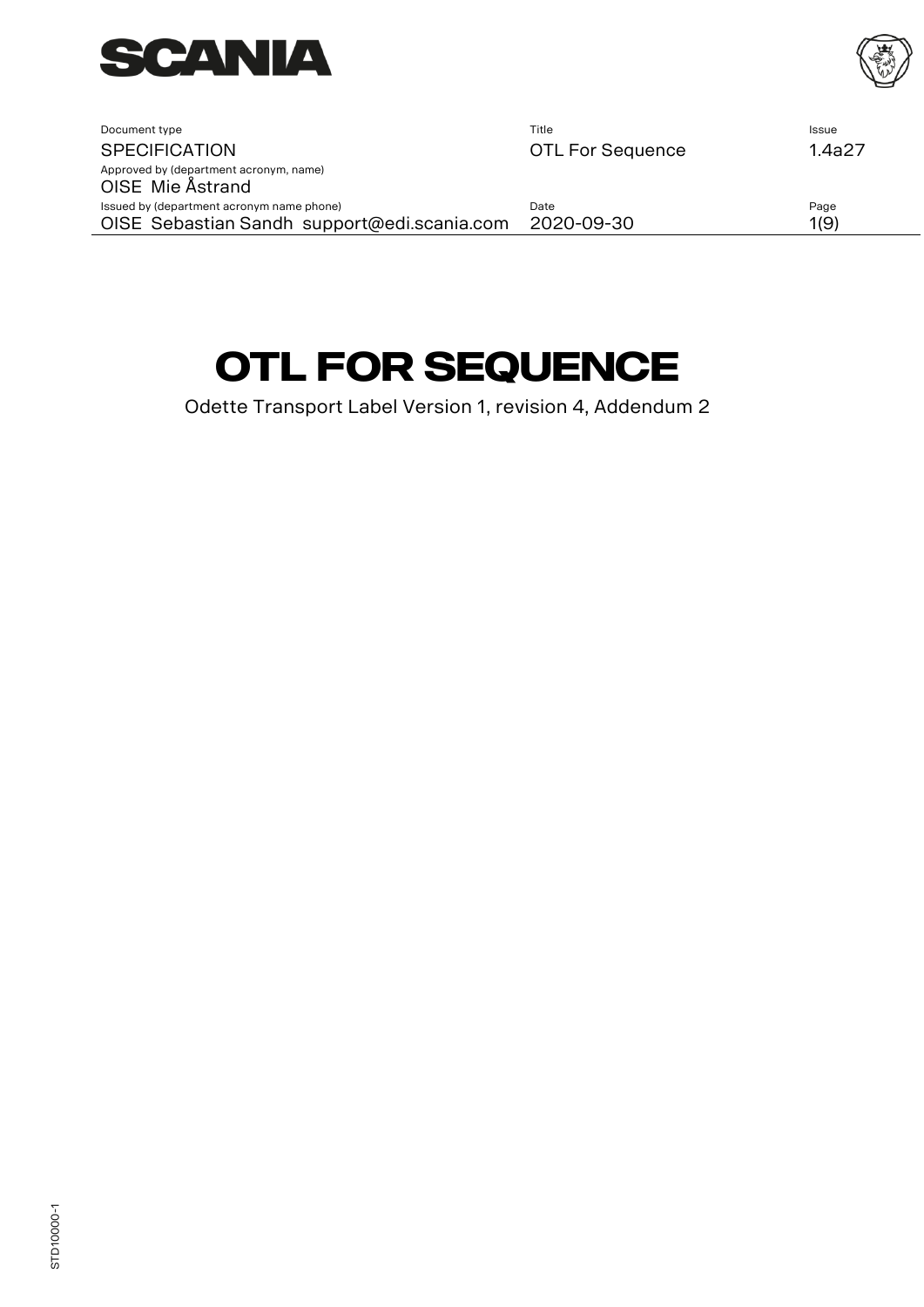

| Document type                                              | Title                   | Issue  |
|------------------------------------------------------------|-------------------------|--------|
| <b>SPECIFICATION</b>                                       | <b>OTL For Sequence</b> | 1.4a27 |
| Approved by (department acronym, name)<br>OISE Mie Ästrand |                         |        |
| Issued by (department acronym name phone)                  | Date                    | Page   |
| OISE Sebastian Sandh support@edi.scania.com                | 2020-09-30              | 2(9)   |

### INTRODUCTION

This addendum is an integral part of the Scania application of Odette Transport Label, version 1, revision 4.

This addendum describes what is specific in conjunction with despatches were the Odette SYNCRO message is used.

The most important deviation from the common transport label specification is the use of manufacturing reference number in the logistics reference area and additional destination details in the dock and gate area. Part No. is not given on the label. Instead "SEQUENCE" is written in the Part number area. Please note that to some extent this application deviate from the official Odette Transport Label specification. When this is the case, it is mentioned.

## DOCUMENT CONTROL

The issue of this document is given in the header of the pages. The issue is following the structure 1.4a27 where:

1 = Version of international specification

4 = Revision of international specification

 $a2 = addendum 2$ 

The last number is the version of the Scania profile

| Date               | <b>Version history</b>                                   |
|--------------------|----------------------------------------------------------|
| $2020 - 09 - 29 -$ | Removed specific character restrictions                  |
| 2020-09-30         | Modified Label layout                                    |
|                    | Modified text size restrictions                          |
|                    | Added references to EDI messages with segment to Table 1 |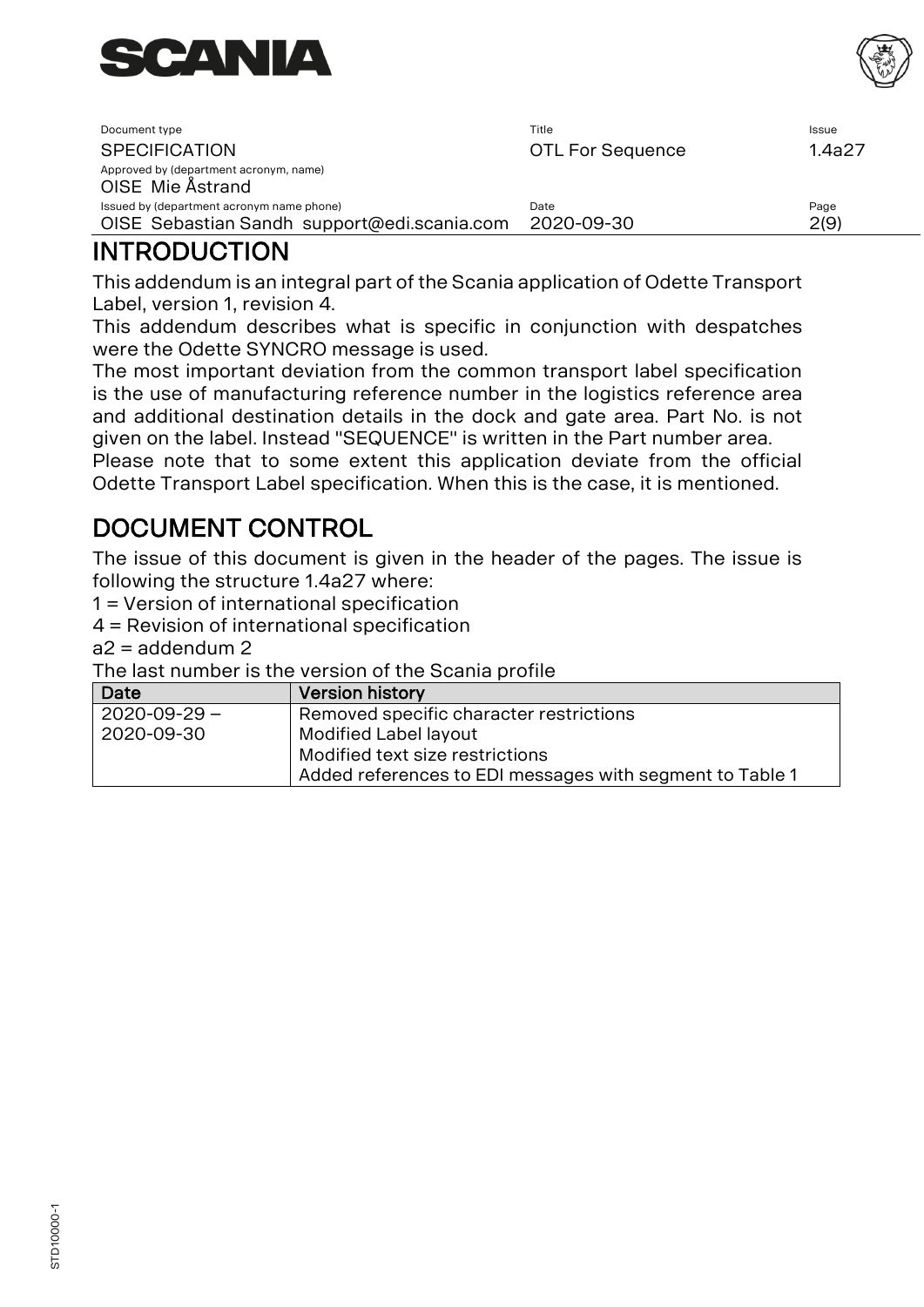

| Document type<br><b>SPECIFICATION</b><br>Approved by (department acronym, name)<br>OISE Mie Ästrand | Title<br><b>OTL For Sequence</b>                                                                                                  | Issue<br>1.4a27 |
|-----------------------------------------------------------------------------------------------------|-----------------------------------------------------------------------------------------------------------------------------------|-----------------|
| Issued by (department acronym name phone)<br>OISE Sebastian Sandh support@edi.scania.com            | Date<br>2020-09-30                                                                                                                | Page<br>3(9)    |
| TRANSPORT LABEL EXAMPLE                                                                             |                                                                                                                                   |                 |
| <b>RECEIVER</b><br><b>SCANIA-CHASSIE</b> ( $\geq$ 7 mm)                                             | DOCK/GATE                                                                                                                         |                 |
| <b>SODERTALJE SWEDEN</b>                                                                            | 230G/230Y34<br>$(\geq 7$ mm)                                                                                                      |                 |
| ADVICE NOTE NO(N)                                                                                   | SUPPLIER ADDRESS                                                                                                                  |                 |
| 1A2B3C4D5E7F8G $(\geq 7$ mm)                                                                        | Supplier Name, Address<br>$(\geq 5$ mm)                                                                                           |                 |
|                                                                                                     | NET WT (KG)<br><b>INO OF BOXES</b><br><b>GROSS WT (KG)</b><br>1<br>320<br>370<br>$(\geq 7$ mm)<br>$(\geq 7$ mm)<br>$(z \gt 7$ mm) |                 |
| PART NO(P)                                                                                          |                                                                                                                                   |                 |
| <b>SEQUENCE</b>                                                                                     | $(Bold \ge 13 mm)$                                                                                                                |                 |
| QUANTITY (Q)                                                                                        | <b>DESCRIPTION</b>                                                                                                                |                 |
| $( \geq 13 \text{ mm})$                                                                             | <b>LOGISTICS REFERENCE</b>                                                                                                        |                 |
| SUPPLIER NO (V)<br>3214<br>$(\geq 5$ mm)                                                            |                                                                                                                                   |                 |
|                                                                                                     | DATE<br><b>IENG CHANGE</b><br>$D200815$ (≥ 7 mm)                                                                                  |                 |
| SERIAL NO (G) 123456789<br>(≥ 5 mm)                                                                 | BATCH NO (H)                                                                                                                      |                 |

Figure 1 Example of a Sequence label

### DATA AREA CHARACTERISTICS

Some data on the label must be collected from the EDI delivery instruction message (DELFOR or DELINS) and/or the Sequenced Delivery message (DELJIT or SYNCRO) and some data must correspond to data in the EDI despatch advice message (DESADV or AVIEXP). This is specified in samples below.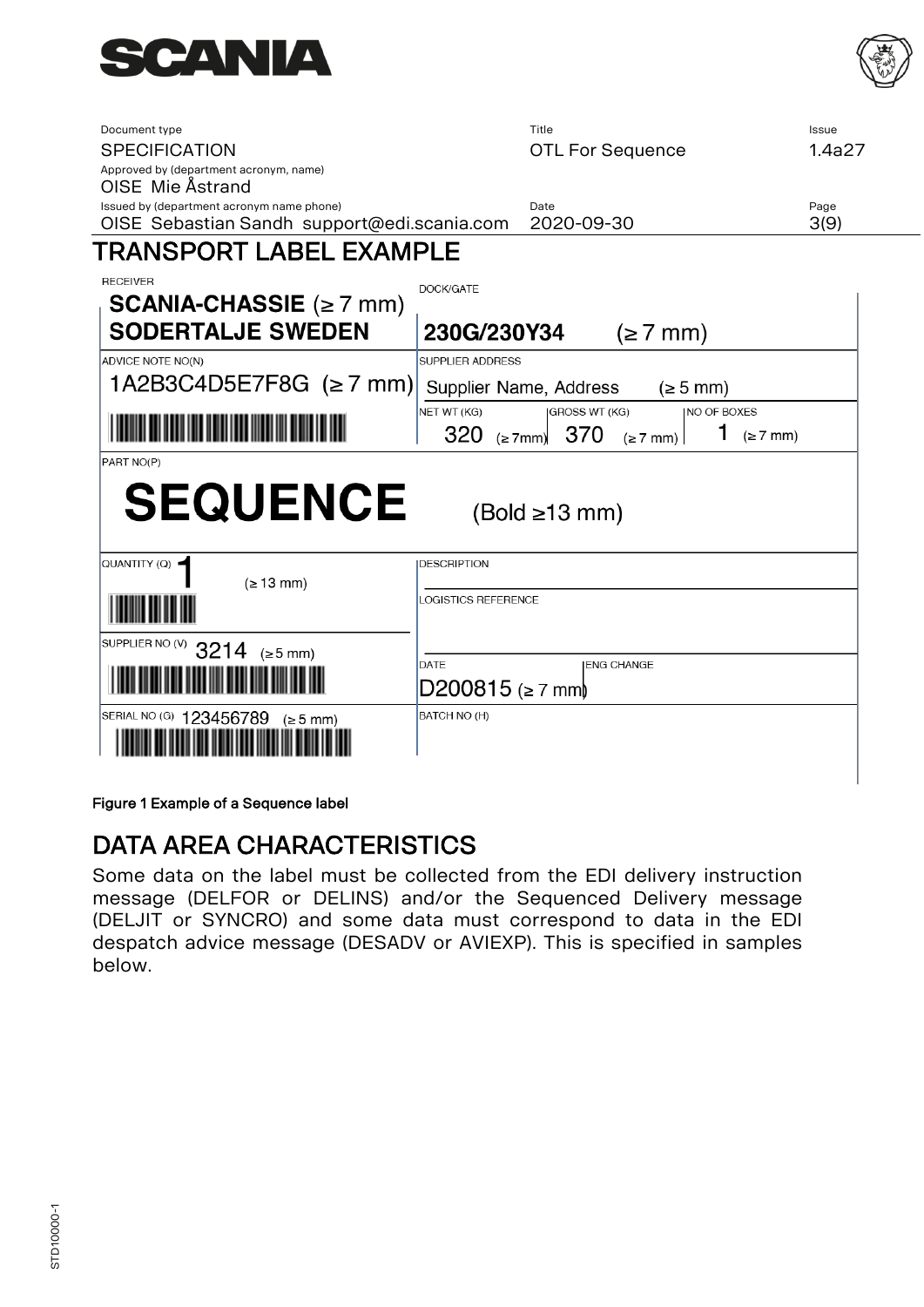



|                              | Document type<br><b>SPECIFICATION</b><br>Approved by (department acronym, name)<br>OISE Mie Åstrand | Title<br><b>OTL For Sequence</b>                                             | Issue<br>1.4a27 |
|------------------------------|-----------------------------------------------------------------------------------------------------|------------------------------------------------------------------------------|-----------------|
|                              | Issued by (department acronym name phone)<br>OISE Sebastian Sandh support@edi.scania.com            | Date<br>2020-09-30                                                           | Page<br>4(9)    |
|                              | RECEIVER<br>1                                                                                       | DOCK/GATE<br>2                                                               |                 |
| Shipping section             | ADVICE NOTE NO(N)<br>3                                                                              | SUPPLIER ADDRESS<br>4<br>NET WT(KG)<br>GROSS WT(KG)<br>NO OF BOXES<br>5<br>6 |                 |
|                              | PART NO(P)<br>8                                                                                     |                                                                              |                 |
| Parts Identification section | QUANTITY(Q)<br>9                                                                                    | <b>DESCRIPTION</b><br>10<br>LOGISTICS REFERENCE                              |                 |
|                              | SUPPLIER NO(V)<br>12                                                                                | 11<br>DATE<br>ENG CHANGE<br>13<br>14                                         |                 |
|                              | SERIAL NO(G)<br>15                                                                                  | BATCH NO(H)}<br>16<br>Odette Ver.1 Rev.4                                     |                 |

### LABEL DATA AREAS

#### Table 1 Label Data Areas

| Field<br><b>No</b> | Field                                                                 | Bar code<br>Identifier | <b>Text size</b><br>height                                    | Bar<br>code<br>size | Condition | <b>EDI Message and Segment</b>                                      |
|--------------------|-----------------------------------------------------------------------|------------------------|---------------------------------------------------------------|---------------------|-----------|---------------------------------------------------------------------|
| 1                  | Receiver<br>Scania's unloading location                               |                        | $>7$ mm                                                       |                     | M         | DELFOR: NAD+CN 3036 and<br>3124<br><b>DELINS: CSG 3036 and 3124</b> |
| 2                  | Dock/Gate<br>Scania's final delivery point                            |                        | $>13$ mm                                                      |                     | M         | DELFOR: LOC+11/LOC+159<br><b>DELINS: CSG 3921</b>                   |
| 3                  | Advice note No<br>Suppliers advice note number                        | $\mathbb N$            | $>7$ mm                                                       | $13 \text{ mm}$     | M         | DESADV: BGM 1004<br>AVIEXP: MID 1004                                |
| 4                  | Supplier address<br>Supplier's name and address, country of<br>origin |                        |                                                               |                     | C         |                                                                     |
| 5                  | Net weight<br>Material weight within transport unit                   |                        | $>7$ mm                                                       |                     | M         |                                                                     |
| 6                  | Gross weight<br>Total transport unit weight                           |                        | $>7$ mm                                                       |                     | M         |                                                                     |
| $\overline{7}$     | Number of boxes<br>Number of packages within one transport<br>unit    |                        | $>7$ mm                                                       |                     | M         |                                                                     |
| 8                  | Part number<br>Scania's part number                                   | P                      | $>13$ mm and<br>extra bold                                    | $13 \text{ mm}$     | M         | DELFOR: LIN 7140<br><b>DELINS: ARD 7304</b>                         |
| 9                  | Quantity<br>Package or transport unit quantity                        | Q                      | $\geq$ 13 mm<br>(Quantity) / 5<br>mm (Unit of<br>measurement) | $13 \text{ mm}$     | M         |                                                                     |
| 10                 | Description<br>Scania's part description                              |                        |                                                               |                     | C         | DELFOR: IMD 7008<br><b>DELINS: ARD 7008</b>                         |
| 11                 | Logistics reference<br>See separate chapter                           |                        |                                                               |                     | M         | DELJIT or SYNCRO: GIR+4 7402                                        |
| 12                 | <b>Supplier No</b><br>Scania supplier code (4-digit number)           | $\vee$                 | $>5$ mm                                                       | 13 mm               | M         | DELJIT or SYNCRO, NAD+CZ<br>3039                                    |
| 13                 | Date                                                                  |                        | $>7$ mm                                                       |                     | M         |                                                                     |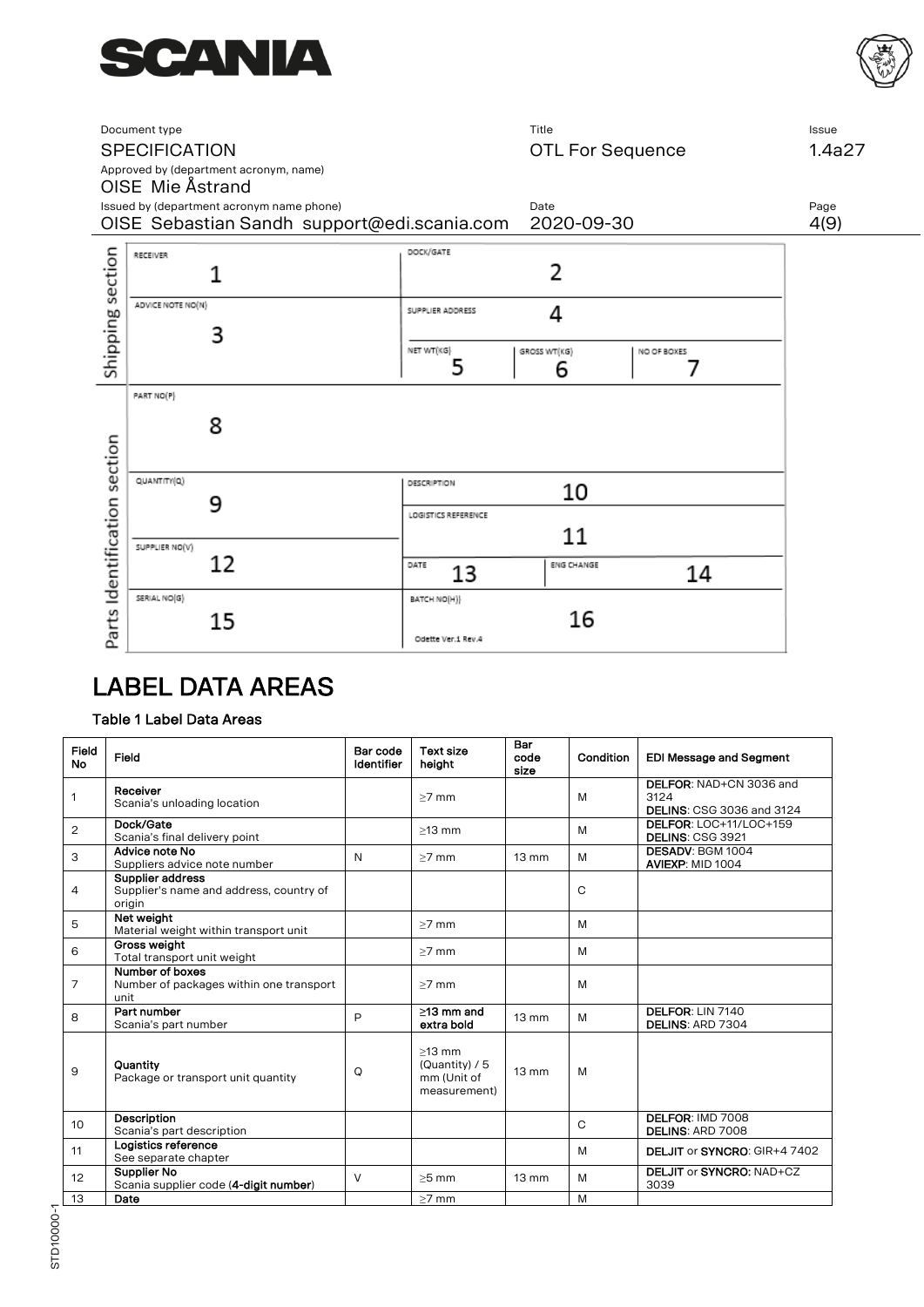



#### Document type Title Issue SPECIFICATION **SPECIFICATION CONSUMING SPECIFICATION CONSUMING SET ALLOWS SET ALLOWSED SET ALLOWSED SET ALLOWSED SET ALLOWSED SET ALLOWSED SET ALLOWSED SET ALLOWSED SET ALLOWSED SET ALLOWSED SET ALLOWSED SET ALLOWSED S**

Approved by (department acronym, name)

#### OISE Mie Åstrand

Issued by (department acronym name phone) Date Page

|    | issued by tuepartment acronyminame priorie,                                            |                                |                                            | Dale                                         |            |                                                       | r ayc |
|----|----------------------------------------------------------------------------------------|--------------------------------|--------------------------------------------|----------------------------------------------|------------|-------------------------------------------------------|-------|
|    | OISE Sebastian Sandh support@edi.scania.com                                            |                                |                                            |                                              | 2020-09-30 |                                                       | 5(9)  |
|    | Material production date, despatch date<br>or latest date for use                      |                                |                                            |                                              |            |                                                       |       |
| 14 | Engineering change<br>Scania's ECO number                                              |                                | $>7$ mm                                    |                                              | D          |                                                       |       |
| 15 | Serial number<br>Supplier package or transport unit<br>identification number           | G                              | $>5$ mm                                    | $13 \text{ mm}$                              | M          | DESADV: RFF+AAT 1154<br>AVIEXP: NCO 7246              |       |
| 16 | Batch number<br>Supplier's identification for batch of<br>produced documentation parts | H<br>(if bar<br>code<br>added) | >5 mm (if bar<br>code added) /<br>$>13$ mm | $13 \text{ mm}$<br>(if bar<br>code<br>added) | D          | <b>DESADV: GIR 7402 BX</b><br><b>AVIEXP: ADP 7338</b> |       |

| M | $\sim$<br>Mandator |
|---|--------------------|
|   | .<br>Conditional   |
| - | Dependent          |

#### Table 2: Legend for Table 1

#### Field content

#### Receiver area (field 1)

The destination name and address as designated by Scania.

- Condition: M
- Human readable characters: ≥7 mm on 2 lines
- Collect from:
	- o DELFOR: NAD+CN 3036 and 3124
	- o DELINS: CSG 3036 and 3124

Example from DELFOR/DELJIT

#### NAD+CN+CHA::92+SODERTALJE SWEDEN+SCANIA-CHA-LC'

Example from DELINS

CSG+:SCANIA-CHA-LC:SODERTALJE SWEDEN

### **RECEIVER SCANIA CHA-LC SODERTALJE SWEDEN**

Figure 2 Example of receiver

#### Dock AND gate area (field 2)

Final destination point, the name and place to which the goods are to be finally delivered.

- Condition: M
- 2 Separate addresses
- Human readable characters: ≥7 mm on 2 lines
- Collect from:
	- o DELJIT or SYNCRO: LOC+11 and LOC+159

**Example** 

NAD+CN+CHA::92+SODERTALJE SWEDEN+SCANIA-CHASSIE' LOC+11+270 '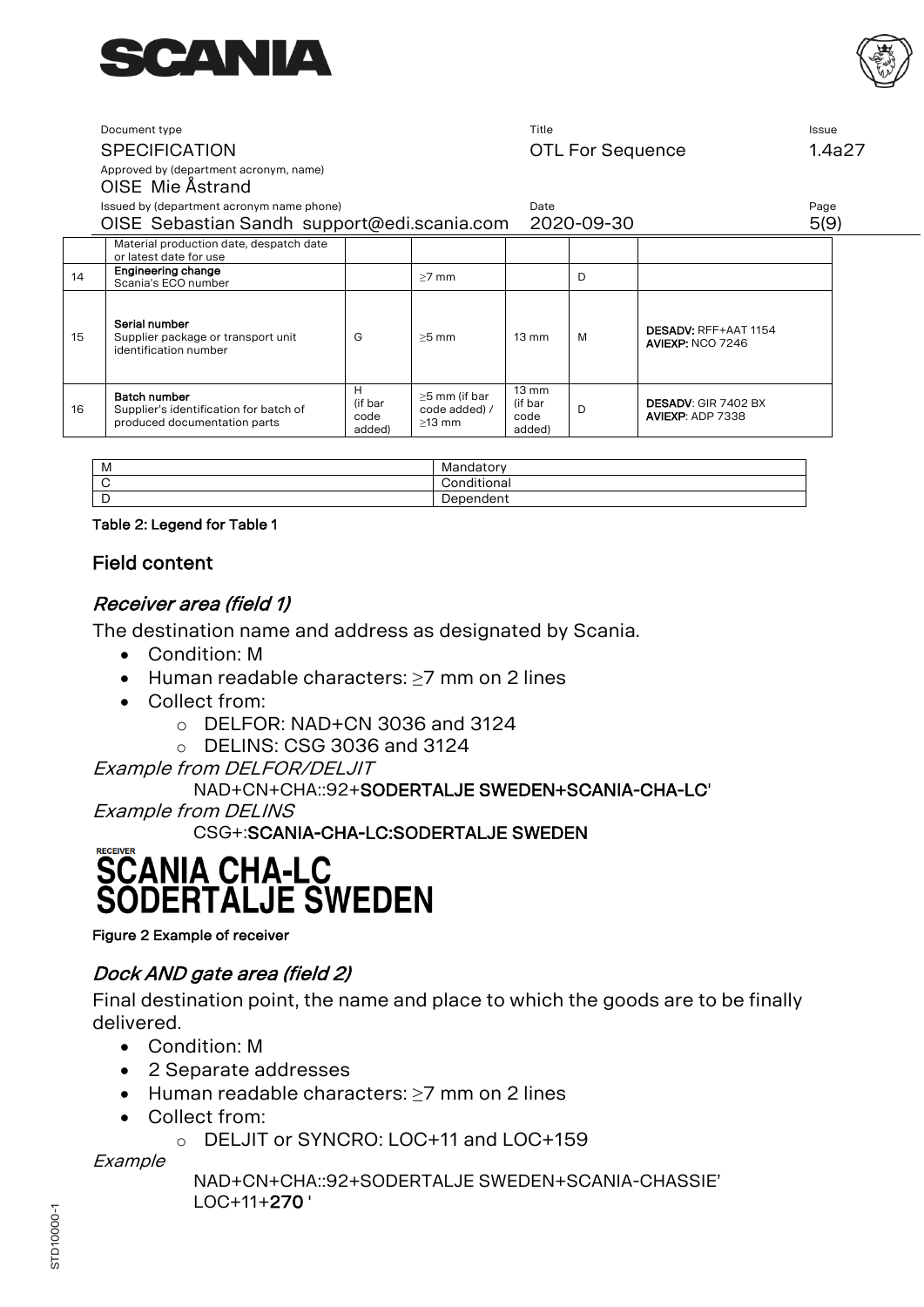



| Document type                                              | Title                   | Issue  |
|------------------------------------------------------------|-------------------------|--------|
| <b>SPECIFICATION</b>                                       | <b>OTL For Sequence</b> | 1.4a27 |
| Approved by (department acronym, name)<br>OISE Mie Ästrand |                         |        |
| Issued by (department acronym name phone)                  | Date                    | Page   |
| OISE Sebastian Sandh support@edi.scania.com                | 2020-09-30              | 6(9)   |
| LOC+159+270PS '                                            |                         |        |

#### Advice note No (field 3)

Advice note number.

- Condition: M
- Human readable characters: ≥7 mm
- Data identifier for bar code: N
- Bar code size: 13 mm
- Collect from:
	- o DESADV: BGM 1004
	- $\circ$  AVIFXP: MID 1004

#### Supplier's address area (field 4)

Name and shipping address of the supplier, and country of origin.

• Condition: C

#### Net weight area (field 5)

Weight of goods in KG excluding transport packaging. Unit of measurement must be printed in the title of the data area in brackets.

- Condition: M
- Human readable characters: ≥7 mm

#### Gross weight area (field 6)

Weight of goods in kilogrammes including transport packaging. Unit of measurement must be printed in the title of the data area in brackets.

- Condition: M
- Human readable characters: ≥7 mm

#### Number of boxes area (field 7)

Number of packages on the transport unit.

- Condition: M
- Human readable characters: ≥7 mm

#### Part number area (field 8)

SEQUENCE is written in this area

• Human readable characters: **≥**13 mm and extra bold

#### This is to a certain extent a deviation from the Odette Transport label specification.

#### Quantity area (field 9)

Quantity in the package, in this case we bear in mind number of items per sequence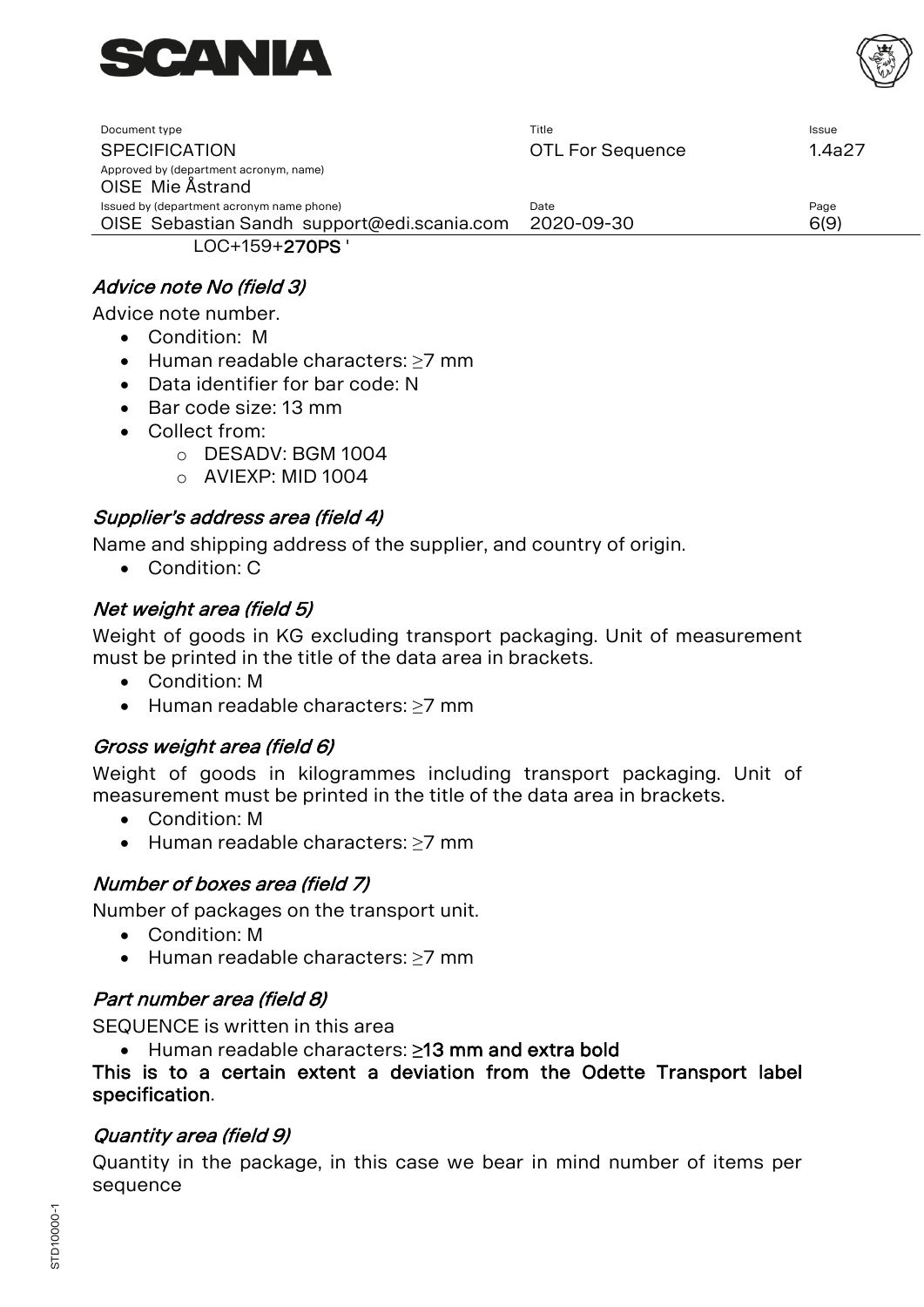

| Document type                                              | Title                   | <b>Issue</b> |
|------------------------------------------------------------|-------------------------|--------------|
| <b>SPECIFICATION</b>                                       | <b>OTL For Sequence</b> | 1.4a27       |
| Approved by (department acronym, name)<br>OISE Mie Åstrand |                         |              |
| Issued by (department acronym name phone)                  | Date                    | Page         |
| OISE Sebastian Sandh support@edi.scania.com                | 2020-09-30              | 7(9)         |

- x number of sequences in the package.
- Human readable characters: ≥13 mm high
- Data identifier for bar code: Q

#### This is to a certain extent a deviation from the official Odette Transport Label specification.

#### Description area (field 10)

Description as designated by Scania

- Condition: C
- Human readable characters: ≥5 mm high
- Collect from
	- o DELFOR: IMD 7008
	- o DELINS: ARD 7008

#### Logistics reference area (field 11)

Manufacturing reference number as designated by Scania.

- Condition: M
- In case more than one manufacturing reference numbers are involved, only the first one is to be printed. Human readable characters: 13 mm high
- Collect from:  $\circ$  DELJIT or SYNCRO GIR+4 7402

#### Supplier number area (field 12)

Supplier number as designated by Scania, 4-digit.

- Condition: M
- Human readable characters: ≥5 mm
- Data identifier for bar code: V
- Bar Code Size: 13 mm
- Information must correspond to: AVIEXP CDT 3296 or DESADV NAD+CZ 3039
- Collect from:
	- o DELJIT or SYNCRO NAD+CZ 3039

#### Date area (field 13)

Date of production, despatch date or date for latest use of the product.

- Condition: M
- The date is printed in the format YY MMDD (Y = year, M = month, D =day) preceded by the character "P", "D" or "U".
	- o Production date PYY MMDD
	- o Despatch date DYY MMDD
	- o Latest date for use UYY MMDD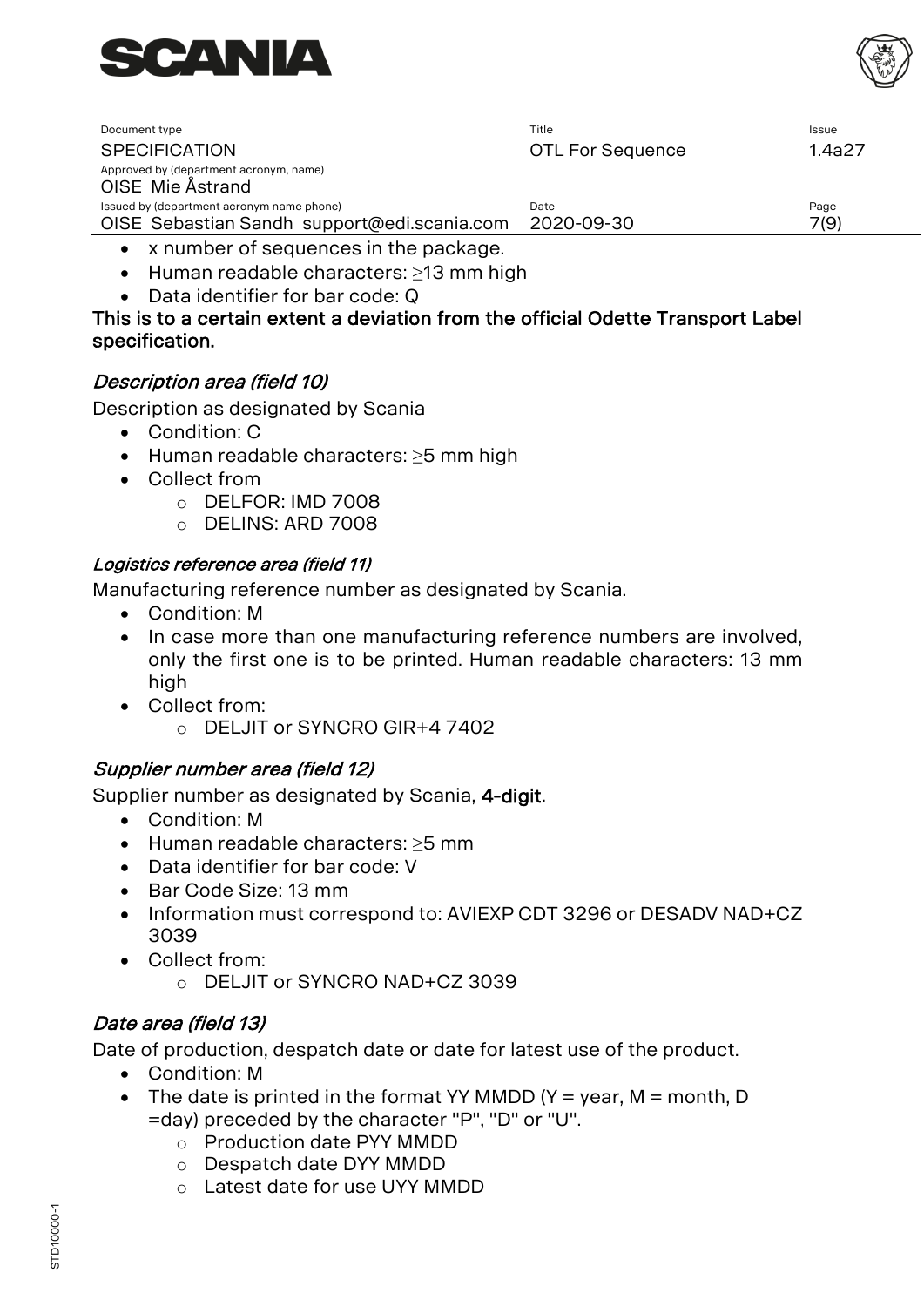



| Document type                                                                            | Title                   | Issue        |
|------------------------------------------------------------------------------------------|-------------------------|--------------|
| <b>SPECIFICATION</b>                                                                     | <b>OTL For Sequence</b> | 1.4a27       |
| Approved by (department acronym, name)<br>OISE Mie Ästrand                               |                         |              |
| Issued by (department acronym name phone)<br>OISE Sebastian Sandh support@edi.scania.com | Date<br>2020-09-30      | Page<br>8(9) |

• Human readable characters: ≥7 mm

#### Engineering change area (field 14)

Designated by Scania to specify ECO No. (Engineering change order). (Information will be sent to the Supplier by mail, from your responsible purchaser)

- Condition: D
- Human readable characters: ≥7 mm

#### Serial number area (field 15)

The serial number must be a unique number (not necessarily in sequential order) assigned by the supplier. Suppliers are not allowed to repeat the same serial numbers within at least one year.

- Condition: M
- Human readable characters: ≥5 mm
- Data identifier for bar code: G
- Bar Code Size: 13 mm
- Information on S-labels must correspond to: DESADV Individual package - Package label number
- Information on M/G-labels must correspond to: DESADV Individual handling unit - Transport label number in combination with DESADV Individual handling unit - Handling unit category
- Collect from
	- o DESADV: RFF+AAT 1154
	- o AVIEXP: NCO 7246

#### This is to a certain extent a deviation from the official Odette Transport Label specification.

#### Batch number area (field 16)

Reference number assigned by the manufacturer to designate grouping of parts within the same production batch. This data area is used for parts with documentation or charge number requirements. If the article has a charge number requirement and If given in bar coded form as well as in human readable form, the batch number/code has to be stated first and then the cast number. They must be divided by a blank

- Condition: D
- Human readable characters: ≥5 mm (if bar code added) / ≥13 mm
- Data identifier for bar code: H
- Bar Code Size: 13 mm (if bar code added)
- Information must correspond to: DESADV/AVIEXP Production batch Batch number
- Collect from
	- o DESADV: GIR 7402 BX